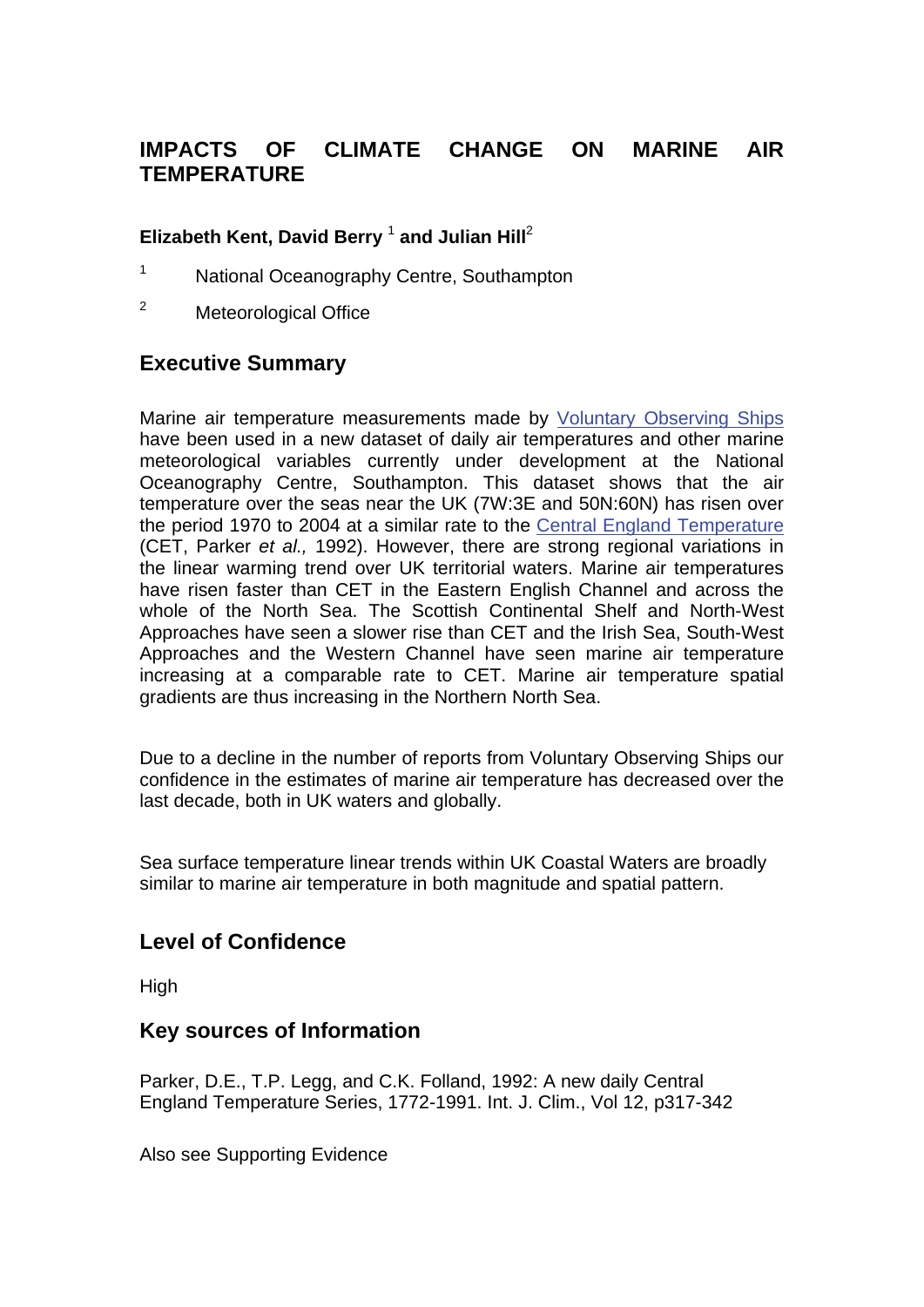# **Supporting Evidence**

Marine air temperature over the ocean is measured from ships, buoys and marine platforms. Air temperature is not currently retrievable from satellites. The Hadley Centre produce 5˚ datasets of marine air temperature (MOHMAT, HadMAT1 & HadNAT2, Parker *et al.,* 1995; Rayner *et al.,* 2003; Hill *et al., in preparation*). This spatial resolution is not sufficient to show details of the spatial variability in air temperature near the UK, so here we use marine air temperature from a new dataset under development at the National Oceanography Centre, Southampton, which presents daily air temperatures on a 1˚ grid (although the true spatial resolution is somewhat coarser than 1˚). Confidence in the new dataset is gained through agreement with the wellestablished Central England Temperature timeseries (CET, Parker *et al.* 1992, panel lower right, red line) and through similarities with the Met Office datasets (panel lower left).



NOC, average 10W:5W, 60N:62 Adjustments have been applied to the marine air temperature to account for spurious daytime heating (Berry *et al.,* 2004). This allows us to use daytime

observations. In contrast the MetOffice datasets use night-time marine air temperature observations only. Although relying on Voluntary Observing Ships (VOS) for information on

marine air temperature we note that the number of observations collected, in UK waters and globally, has declined in recent years. Uncertainty in marine air temperature fields near the UK has increased by approximately 50% since the mid-1990s.